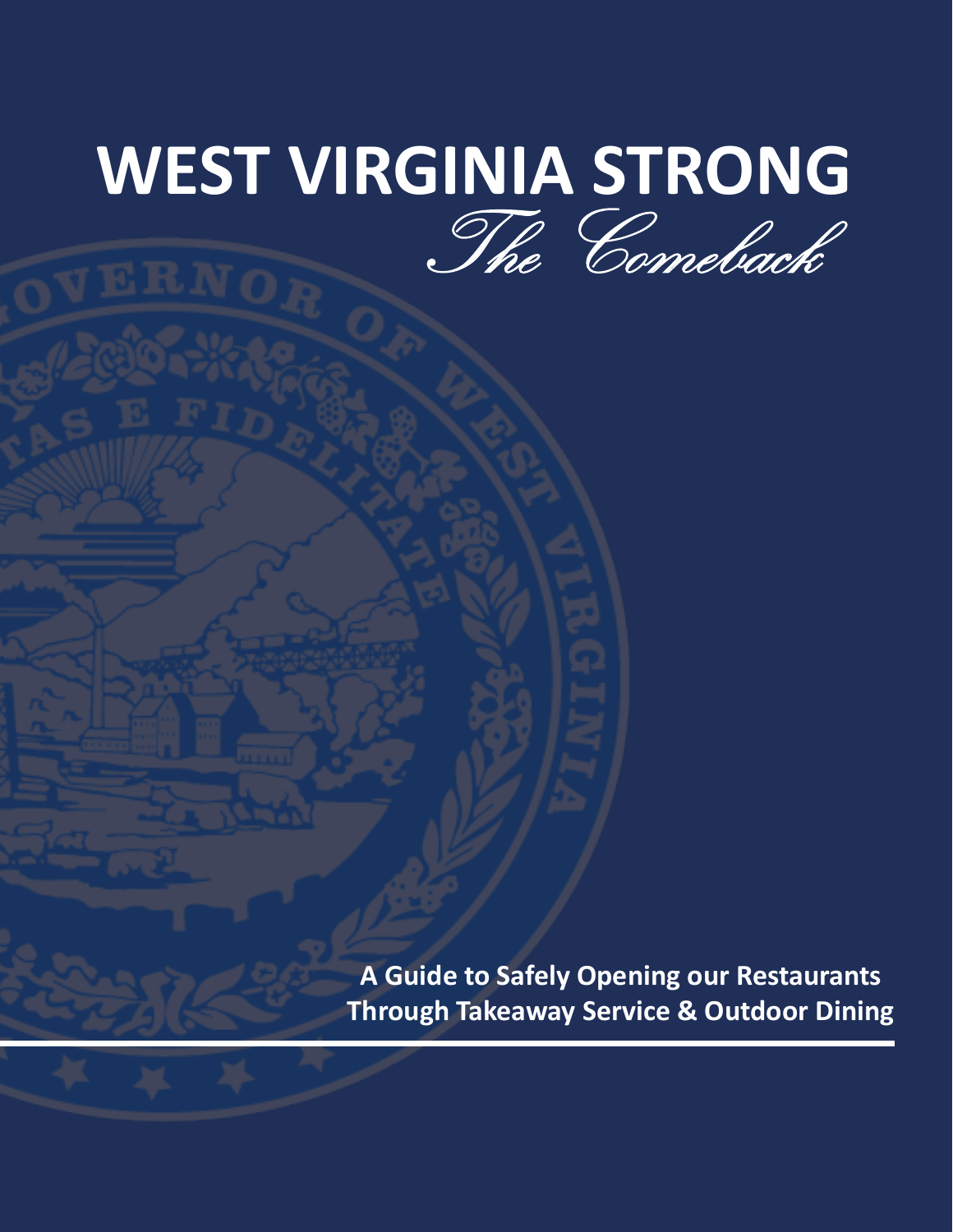# **A Guide to Safely Opening our Restaurants Through Takeaway Service & Outdoor Dining**

Per Governor Jim Justice's Executive Order 2-20, restaurants have been allowed to remain open, by drive-through or carry out only, to serve their patrons. These establishments have, at all times, and will continue to be, urged to implement and practice proper physical distancing. To date, restaurants across the state have abided by these orders, have served their communities well and worked to keep the citizens of West Virginia safe.

Under Gov. Justice's reopening plan, **West Virginia Strong —** *The Comeback*, restaurants are allowed to open or remain open with the limited services outlined below. To do so, Gov. Justice has issued the following guidance to mitigate the exposure and spread of COVID-19 among food-service workers and patrons. These guidelines, in addition to the guidelines established by the Centers for Disease Control (CDC), will help West Virginians transition back to safe dining outside of their homes. Businesses are allowed and encouraged to implement more stringent protocols as they see fit.

As part of the reopen plan, the West Virginia Alcohol Beverage Control Administration ("ABCA") is developing a streamlined process with no fees for a restaurant to temporarily expand their floor space to include new or expanded outdoor dining space. Additional guidance on this process will be issued by the ABCA.

As your business reviews and implements these new measures, we encourage you to share and discuss them with your employees and your customers. Communicating enhanced cleaning and sanitization practices will make workers and patrons feel more confident in your restaurants.

Please note: The following guidelines are being published in advance of Governor Justice's Executive Order — currently anticipated to be effective as of the week of May 4, 2020 — that will allow outdoor dining in addition to carry out, drive-through and delivery services. Failure to adhere to these guidelines may result in suspension of a restaurant's license to operate or its ABCA license, as applicable, and/or other appropriate enforcement measures.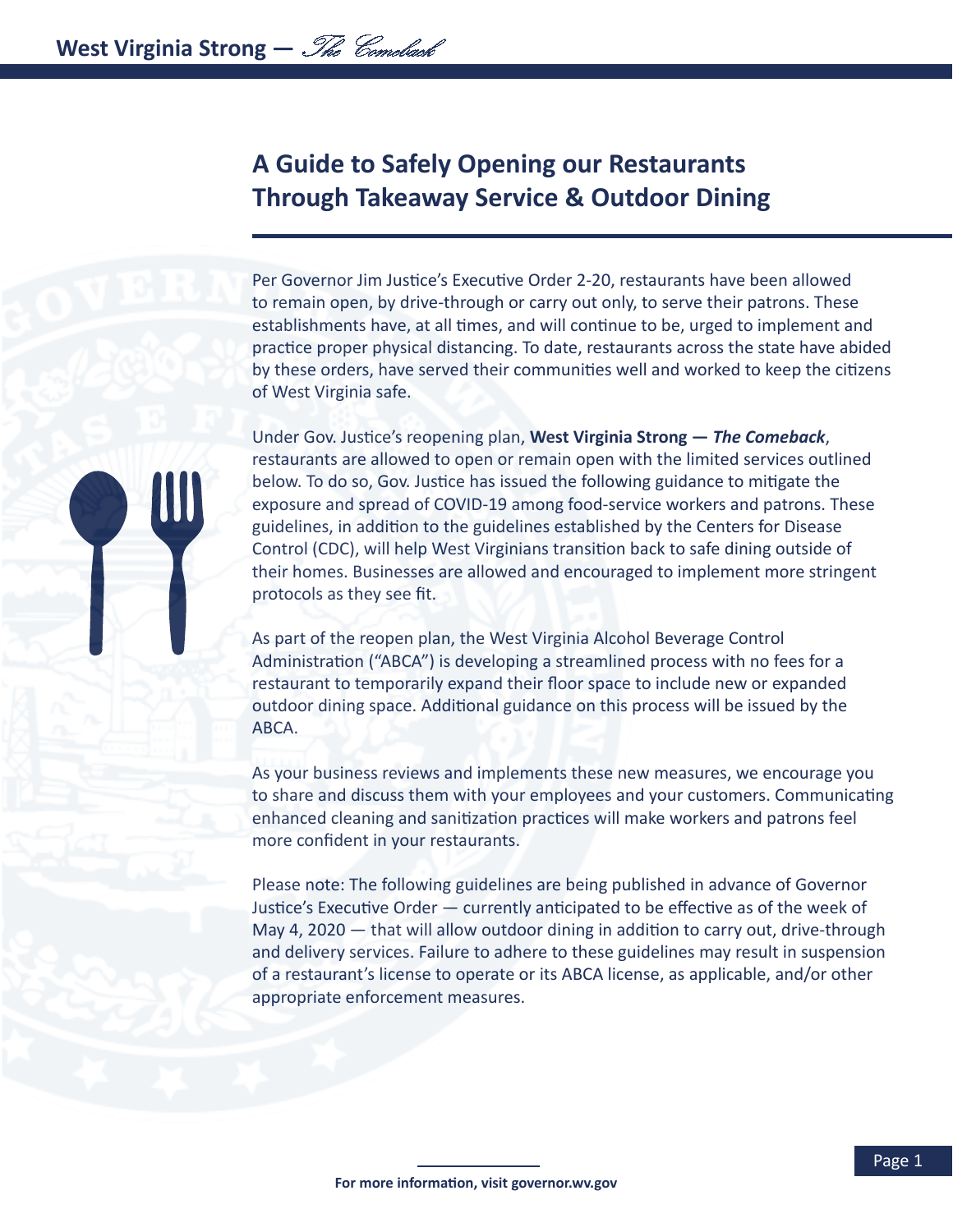#### **A GUIDE TO SAFELY OPENING OUR RESTAURANTS THROUGH TAKEAWAY SERVICE & OUTDOOR DINING**

**Below are guidelines established to help you prepare your business for patrons to continue carryout food service and begin outdoor dining. These guidelines should provide extra safety precautions and give your customers assurance that risks are being mitigated.** 

#### **SOCIAL DISTANCING**

- o **Distance:** Update plans for outdoor dining areas, redesigning seating arrangements to ensure at least six (6) feet of separation from seating to seating. Clear paths must be designated to allow diners to enter and exit the outdoor dining area without breaking the six feet social-distancing barriers.
- o **Party size:** Limit outdoor dining party size at tables to no more than six (6).
- o **Party type:** Enforce social distancing of those not residing together while present on such entity's leased or owned property.
- o **ABCA Regulations:** To facilitate restaurants offering outdoor dining, in addition to their takeaway and delivery services, the West Virginia Alcohol Beverage Control Administration ("ABCA") is developing a streamlined process with no fees for a restaurant to temporarily expand their floor space to include new or expanded outdoor dining space. Additional guidance on this process will be issued by the ABCA.
- **Waiting areas:** Do not allow patrons to congregate in waiting areas. Design a process to ensure patron separation while waiting to be seated outside or pick up their take-away order that can include ground markings, distancing, or waiting in cars.
- o **Dining only:** Limit activity to outdoor dining or pickup of food or beverages to be taken away. No live music, and all restaurant playgrounds shall remain closed.

#### **REDUCING CONTACT**

- o **No entry:** Patrons are not permitted to enter or exit restaurants except to access restrooms, pick up a take-out order, or to access outdoor seating areas. Mark ingress/egress to and from restrooms to establish paths to restrooms and outdoor dining areas to establish paths that mitigate proximity for patrons and staff.
- - o **Limit contact with outdoor dining guests:** Limit contact between workers and patrons by reducing the number of visits wait staff makes to each outdoor table.
	- o **Reservations:** Where practical, implement a call-ahead seating model.
	- o **Take-out model:** Where practicable, take-out and curbside pick-up services should be prioritized over outdoor dining services.
	- o **Menus:** The use of non-touch or disposable paper menus discarded after each patron use is strongly encouraged.
	- $\circ$  If not feasible, reusable menus should be cleaned and sanitized between use by each patron.